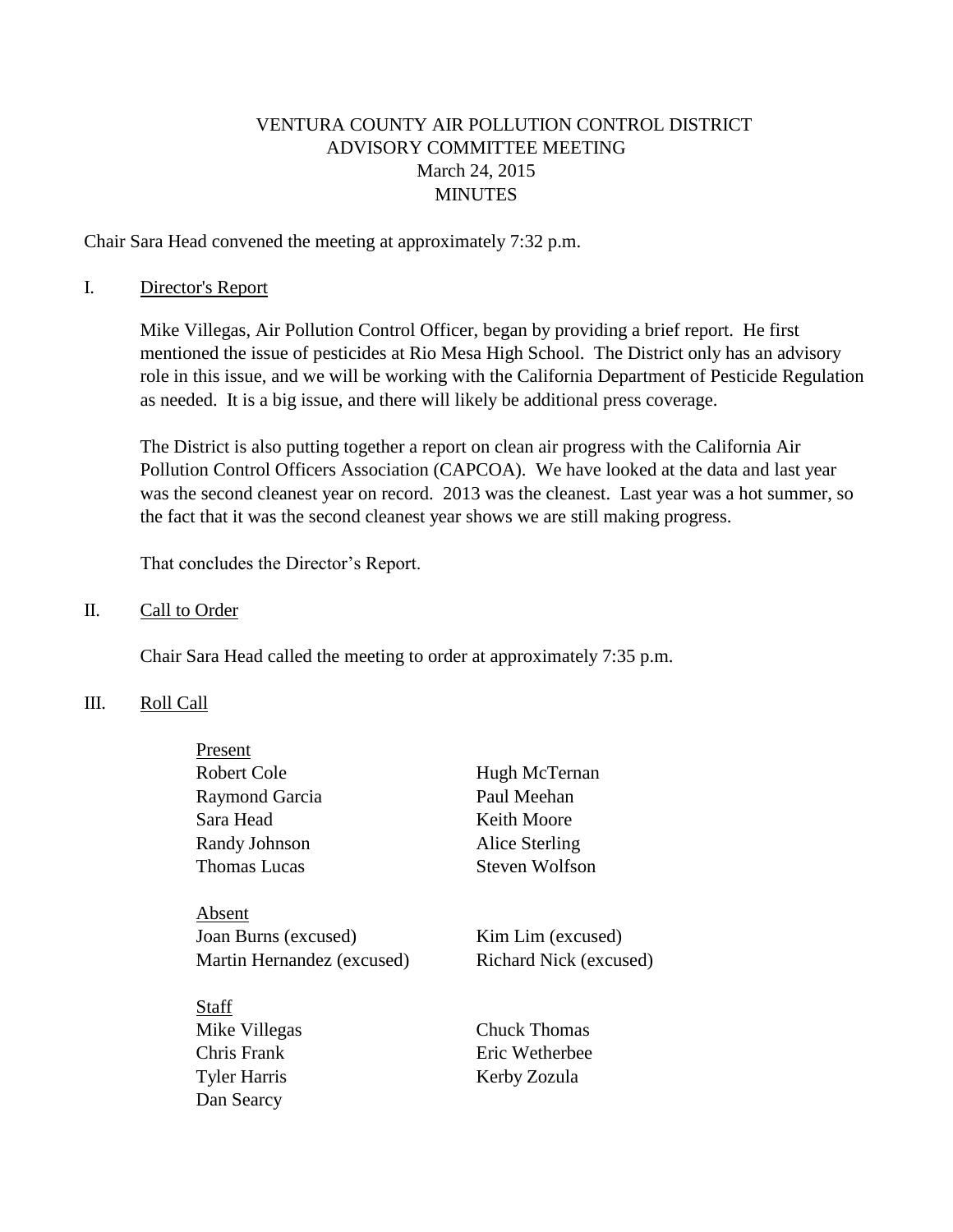Public Representing Rebecca Bradley DK Law Group Marianne Strange MFSA/WSPA Kevin Tohill Self

Todd M. Shuman Citizens for Responsible Oil and Gas

## IV. Minutes (addressed at the end of the meeting)

Committee Member Raymond Garcia made a motion to approve the minutes as drafted. A committee member seconded the motion. Minutes were approved as drafted with no opposition; however Committee Members Alice Sterling and Thomas Lucas abstained since they did not attend the last meeting.

#### V. Committee Comment

There was no committee comment on matters not on the agenda.

### VI. Public Comment

There was no public comment on matters not on the agenda.

#### VII. New Business

Mr. Villegas introduced the issue for discussion. Rule 71, Crude Oil Production and Separation, requires emission controls at crude oil production facilities. Most of them need vapor recovery. There are some exemption provisions in the rule. The rule requires vapor recovery on 638 tanks in the county and 18 other tanks are exempt from vapor recovery requirements due to cost effectiveness. Due to the throughput, the cost of putting controls on exceeds nine dollars per pound of ROC controlled on an annualized basis. Nine dollars per pound is the cost effectiveness threshold adopted by our board.

Two of the 18 exempt tanks are near homes. One of these, a 200-barrel tank, is in Simi Valley near Walnut on Lightning Ridge Way, and it is generating a significant number of complaints. Because of this, the District is proceeding with a very focused rule action that will remove the exemption only for the tanks within 300 feet of a sensitive receptor.

We are using the term "sensitive receptor" from the South Coast Air Quality Management District's definition in their well stimulation rule. We would really like to stick with a definition that has already passed muster with the EPA. We received comments about including playgrounds in the definition, but then there was concern about whether it includes private playgrounds or just public parks. So we decided to stick with the South Coast definition. It ends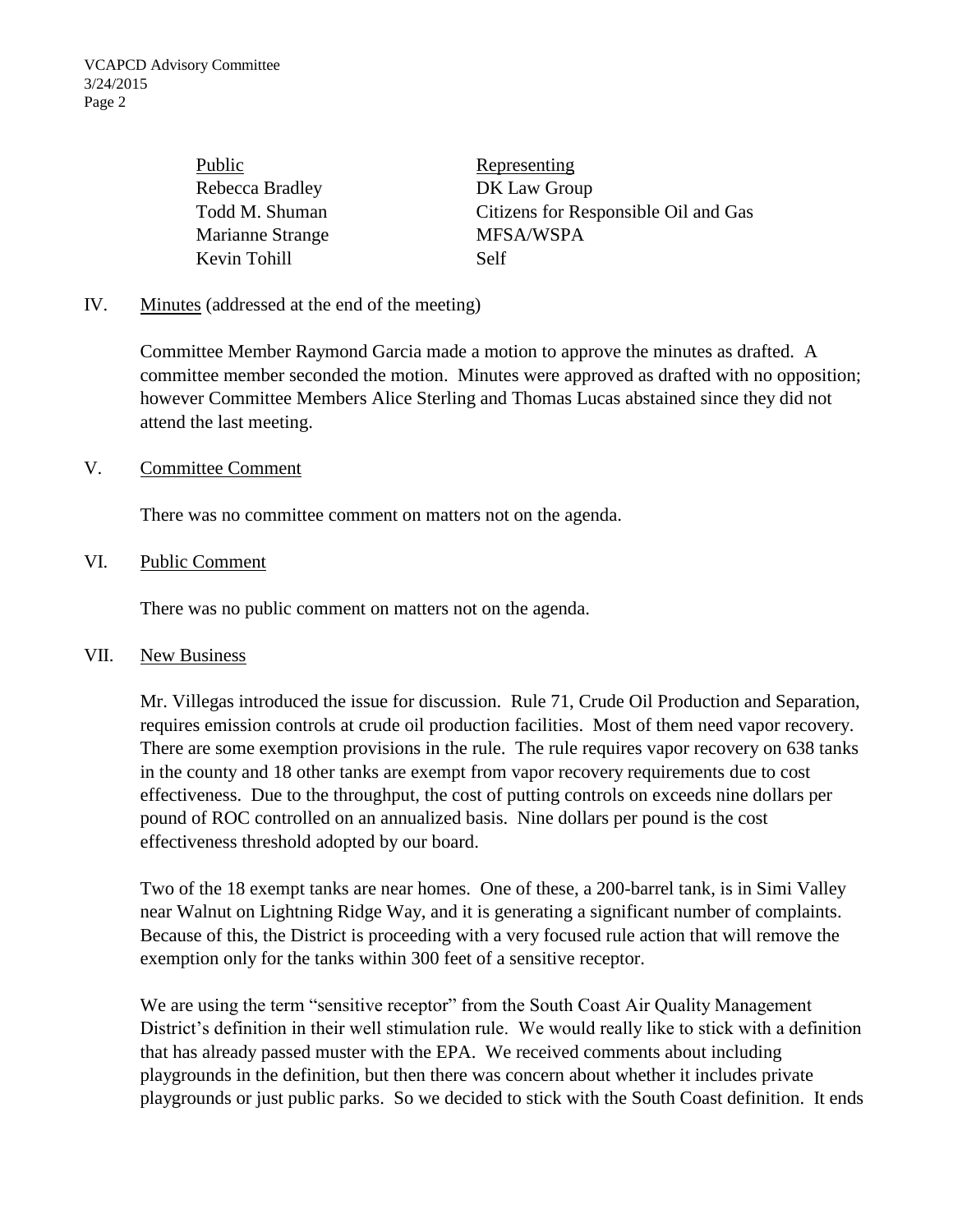up covering places where people spend the night – hospitals, jails, and schools but really residences, which is what we are focused on.

It is interesting to note that we have not had any pushback from the oil companies that own these two tanks. They are willing to put on the controls. We have had two workshops on this rule and we have worked with the neighbors. We have one neighbor here, Mr. Kevin Tohill, who has been working with us throughout the rule process.

The companies have agreed to put on the controls, the neighbors want the controls, we want the controls, and there is just one little hang-up that I will discuss in a minute. When an air district writes a rule, we need to have a legal reason to put in a requirement. We can't put in a requirement when it's not cost-effective. In this case, we determined if it was cost-effective to install controls on these tanks for regional air quality, and the answer was no. These tanks qualify for the exemption at nine dollars a pound.

We can also look at toxic air contaminants, which we did, using a conservative screening analysis. We had to use the information we had at the time to get this done in a timely manner. Based on that, we believe there is not a significant toxic issue. You would not expect one from a facility this size. Their total throughput is less than three barrels a day. So they are not moving a lot of oil in this facility. If you do the math at \$44 per barrel, it is not a lot of money.

The remaining issue is they are going to put in controls and it will most likely be a small flare. We realize flares are not visually pleasing, but we have no jurisdiction on that issue. It will be a shrouded flare with some 55-gallon drums welded together to protect the flame because it is windy in Simi Valley. The shroud will also keep the light down at night.

The residents would really like to see the flare placed at least 300 feet from their homes. I understand and agree that I would want as well. We have thought about this and worked with several staff members including Chris Frank our rule engineer and Kerby Zozula our engineering manager who are both here. If there is a rationale that we can use from an air quality standpoint to require that flare be some distance from the homes, I am all for it. Right now we do not have one.

Committee Member Tom Lucas asked how long has the tank and oil wells been there, and how long have the houses been there. Mr. Villegas responded we think the tank was sited in 1959, and the homes are more recent, built in 1984 and 2002.

We have proposed changes to the rule, changing three sentences and adding one more. We should not have to work too hard tonight on the language. The language cleanly requires the controls and will affect one other facility, which is owned by California Resources, and they are not objecting to the change either. We want to put a distance in the rule to keep the flare away from the homes because that will make the problem go away. But the air district boards include the cities for one specific reason – cities were concerned that air districts would enter into land use regulation.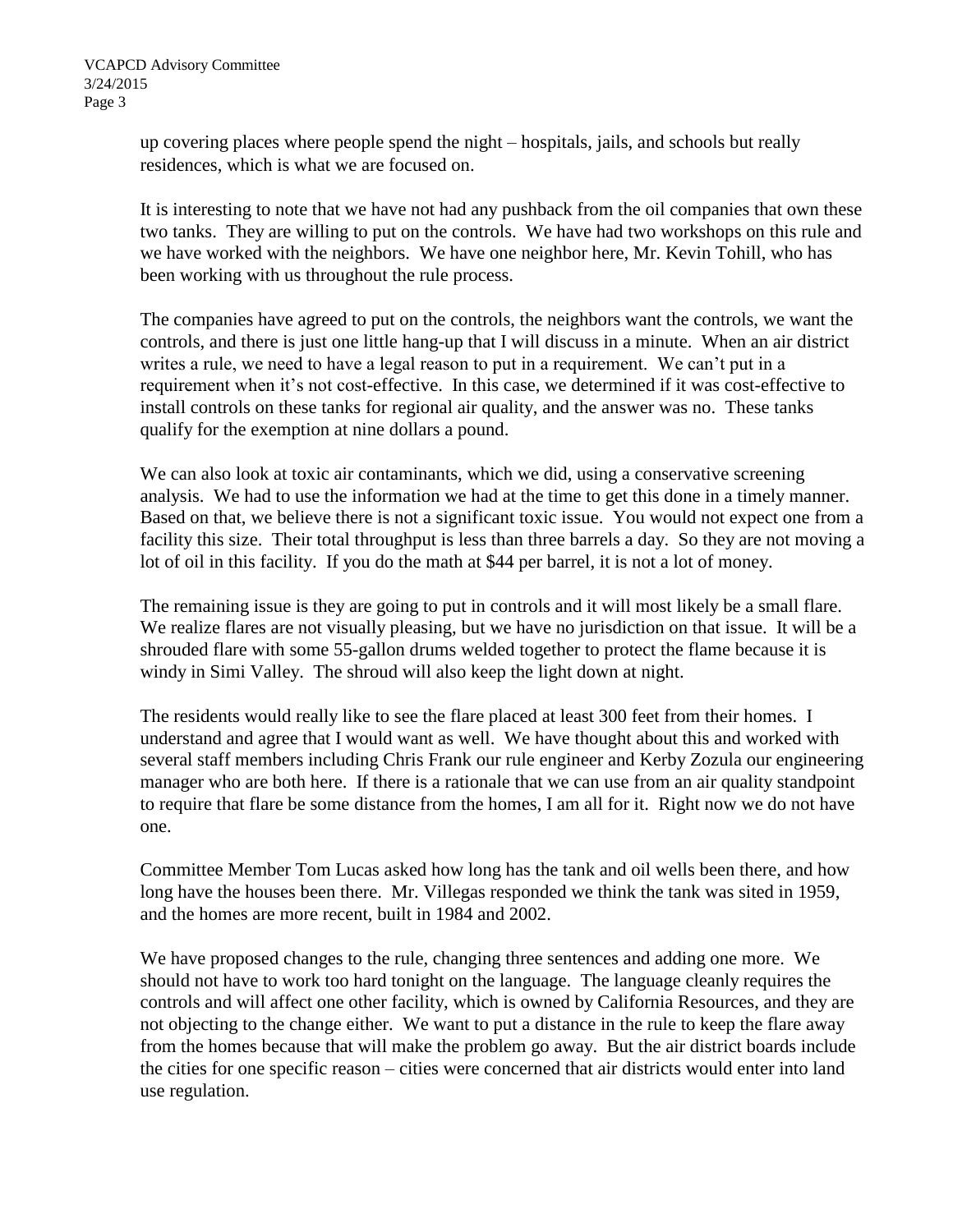There is a conditional use permit (CUP) for this site, and the CUP says you have to mitigate, to the maximum extent feasible (I am paraphrasing) odor issues, noxious emission, and toxics. The wording leads you to believe the source is supposed to upgrade the mitigation over time. It is very difficult for us to mandate the flare a certain distance from the homes when a hospital can put a diesel engine right next to a home. We have no say in that other than requiring controls on the engine and they are limited to a certain number of hours. The County Hospital engine house is close to some homes. They are big engines and they are diesel powered because the hospital has to stay online at all costs.

Committee Member Paul Meehan stated that one issue with a distance requirement is that the facility might be unable to comply because they may not be able to locate the flare 300 feet from the house. They may not have enough land to meet the requirement. Mr. Villegas stated he understands that concern. We hate to have unintended consequences. We do not want to create a situation where someone builds a home near an existing tank five years from now and they can't site the flare far enough away.

Mr. Lucas pointed out there is additional cost to site the flare further away. Mr. Villegas stated the intent is to place the flare on the other side of a wash. There are three wells associated with this and they are little hobby horse wells about 6 feet tall, not the big wells you see along Highway 33. It is a very small facility.

We wish there was a way we could lock down the flare location away from the homes. We might be able to work with the oil company and get to that end. Committee Member Steven Wolfson asked, even though it might be beyond the purview of APCD, are there safety requirements that could influence the flare location? Mr. Villegas responded that he considered that and spoke to the California Division of Oil, Gas and Geothermal Resources (DOGGR) to see if there is a distance requirement from the tank due to the flammable vapors and ignition source, and they said they have no requirements. We also worked with Ventura County Fire Department and they said the flare must be 100 feet from brush. If you get close to the homes, there are trees so I don't think County Fire will let them site it near the existing tank.

Committee Member Alice Sterling asked if we had cross checked with the City of Simi Valley and their development standards to see whether they have anything that would place restrictions on this. Mr. Villegas responded they have a CUP. Ms. Sterling noted Simi Valley might have an oil and gas development section of their code, so if this is a modification of the CUP they might need to review this based on today's standards if there are any. She also asked if the flare would disrupt any satellite or radio transmissions or something along those lines that could help create a buffer.

Mr. Villegas said he has no background with the satellite or radio transmission issue. But those issues are all CUP issues. Ms. Head asked if the city will need to revise the CUP. Mr. Villegas stated he did not know. Ms. Sterling stated there may be conditions that require the city to look at this. Mr. Villegas said that is a possibility, and it is one potential solution.

Committee Member Randy Johnson asked if we had spoken to Barnett and if they are willing to locate the flare that far away. Mr. Villegas responded that they are willing, and it is their intent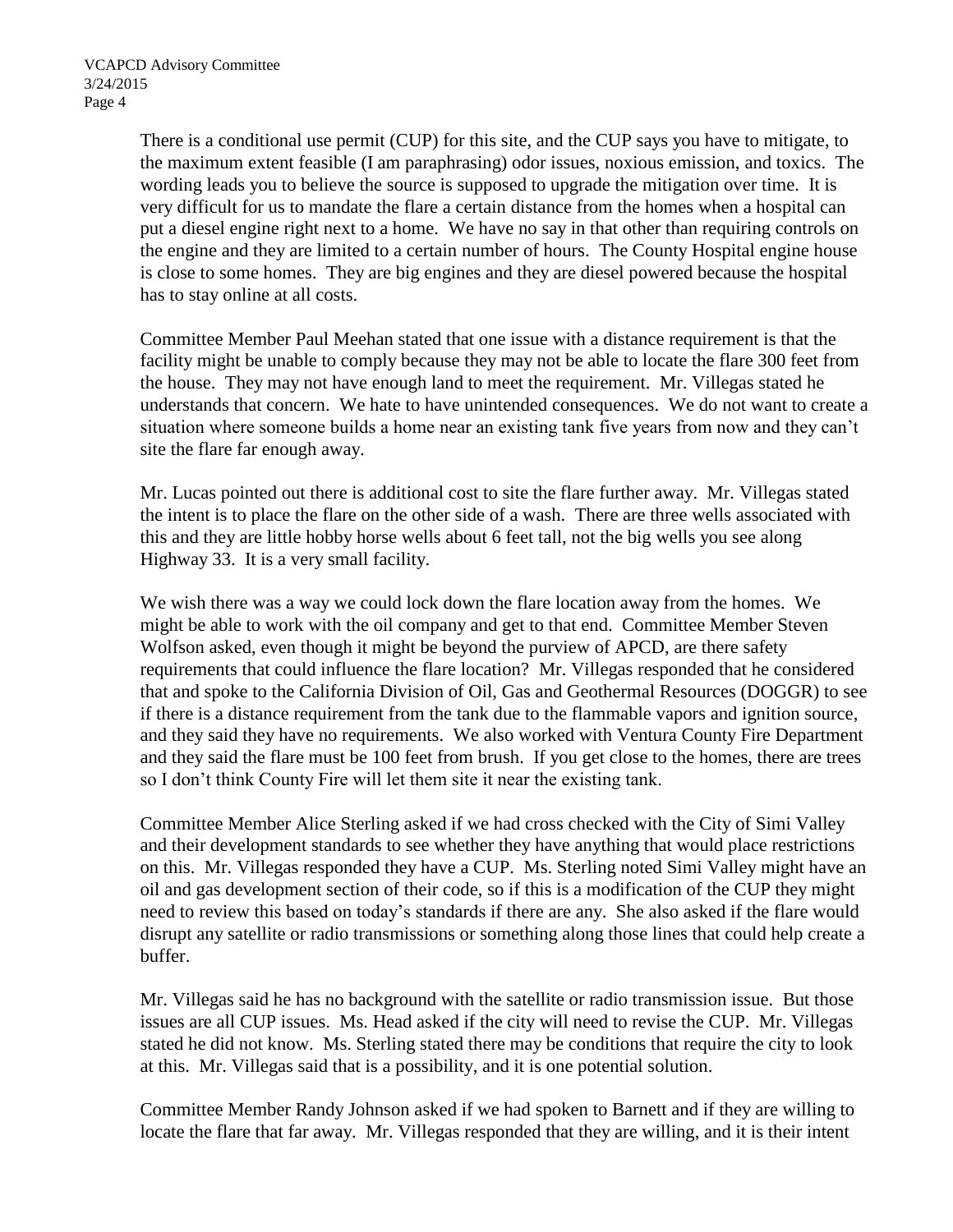to locate it on the other side of the wash. We are not sure if it is actually 300 feet away or not, it could be 200 or 250. Mr. Johnson suggested this could be arranged through a gentlemen's agreement since there are so few, and it would not need to be codified in the rule.

Mr. Meehan said it seems like the point of specifying the location is to address the visual aspects of the flare. If that is the case, it might not matter how far away it is, and you can still see it – even from a mile or more. The regulation should address visual aspects such as it must be covered, low to the ground, etc. Mr. Villegas stated the CUP could possibly specify these things, but our regulation could not because we only regulate the emissions.

Mr. Wolfson stated it does not need to be in the regulation, as long as the proposal comes in with the flare in an acceptable location. Mr. Johnson stated he doesn't see a need to codify it if one is already willing to meet the distance voluntarily; the other facility is just a matter of individual negotiations.

Committee Member Keith Moore asked if the cost is only \$2000, why does the community not donate the money necessary to install the controls and fix the problem. Why are we changing the rule that could cause unintended consequences if it could be fixed without the rule change? Mr. Villegas stated the oil companies are not objecting to the cost. Mr. Moore responded that the community is where this originated, so are they willing to take the initiative? Mr. Villegas stated he could not speak for them. Mr. Kevin Tohill, one of the neighbors at the Simi Valley site, stated that if Mr. Moore was asking him personally, then yes he would be willing to pay for it. He has offered in the past to pay for things in the past, and he has offered to pay for them to move the flare 300 feet.

Mr. Tohill stated he would like to give some background on his situation. When he bought the property, there were 15 lanterns behind him and across the canal that burned off the wellhead gases. They maintained them from when they were installed, probably in the late 1980's while they had the exemption, until 2004 after he had bought the property and built his house. When Chris Bercaw took over, they turned them off. The issues started after that. As the temperature changed and they kept changing things at the facility, the issue continued to get worse.

So yes, I built the house after the facility was there and I definitely knew it was there, but they had a system in place when we bought it. The CUP states that they must upgrade the facility as time goes on, and people developed around it. The property was developed based on the city requirements.

Ms. Head asked Mr. Tohill to help her understand the issue, if it is odors or something else. Mr. Tohill stated for him personally it is an odor issue and a health issue. He and his wife have had extreme health issues. Mr. Head then asked if he supported the proposed rule because it would alleviate the issue of the odors and the emissions. The remaining thing is that the best way to eliminate those issues creates a new issue of a visible flare. Mr. Tohill responded that he is not worried about the visible flare. He is here tonight to ask the committee to adopt the revised rule, to help provide information, and to ask the committee to put a distance requirement on the flare.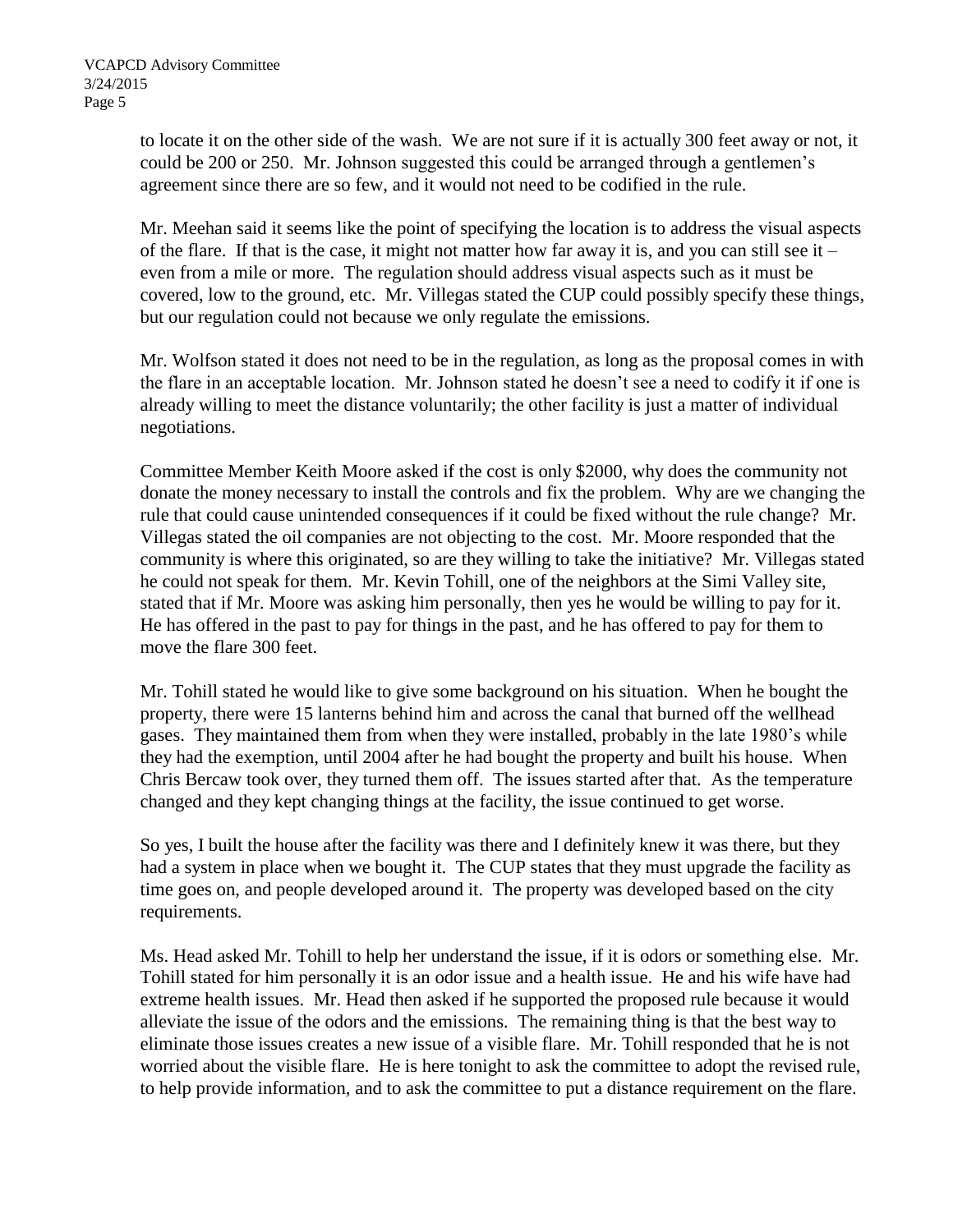Unfortunately, when this first became an issue in 2013, a C.R. Barnett, Inc. representative said they would have a flare up right away (C.R. Barnet Inc. is the owner/operator of the wells, tanks and associated equipment on the property). In fact, they claimed they would have it up within 30 days. They were going to put it across the channel, between 250 and 300 feet from the house. It seemed like it was going forward, but unfortunately in November of 2013 Chris Bercaw stopped it. Then he started working with APCD to get it required.

The problem they have as a community is if the rule is not written very specifically, Chris Bercaw and his legal staff will just find a way around it. They are currently under a violation with APCD for a major leak and still have not fixed it. We have also been working with DOGGR since 2013. A gentlemen's agreement with the facility owners/operators seemed like it was going forward, but they have not followed through with their commitments. He is unsure now if they will follow through with anything they say. He has offered by email and verbally to pay for things if that is what it takes to address the financial impact.

Mr. Tohill continued stating the financial impact that should be mentioned in the staff report is though it costs \$1,000 per year to maintain the flare, they also save between \$1,500 and \$1,700 as a discount from APCD. So there is actually a profit from the flare. You would think, they would have already done it for one, to meet the CUP, two, to be good neighbors, and three, because of the financial gain. Ms. Head thanked Mr. Tohill for his input and stated APCD would have a hard time enforcing any gentlemen's agreement so it is problematic from that standpoint.

Mr. Wolfson stated he has concerns with using a flare to mitigate an odor. You will still have an odor, it may be different, but you will still have an odor from the flare. He questions the effectiveness of a flare to mitigate odor issues. Mr. Head asked if the District has done any analysis on the effectiveness of a flare on odor mitigation.

Mr. Villegas stated he believes the flare will definitely mitigate the odors because it is destroying the reactive organic compounds that are the source of the odor. Mr. Wolfson responded that it will replace it with a different odor. Mr. Tohill added that was part of his concern that they would have to file complaints and go through this again if the flare is close to the house. That is why he has been active in the rule development, so they don't change one problem into another problem. That is why it is so important to specify the distance.

Mr. Moore asked where the distance of 300 feet came from. Mr. Villegas stated DOGGR has 300 feet in their definition of sensitive receptor. Mr. Moore asked if that is sufficient, because he does not think 300 feet will be enough, depending on the weather and inversion situations. Mr. Moore asked and Mr. Tohill confirmed that he was downwind from the facility. Mr. Tohill stated the emissions were released about 7 feet from his property line. The facility owners have no rights to the Tohill property. The CUP is 30+ acres but the source is right next to the Tohill property line. They moved a valve and that helped reduce the problem, but it is still not far enough. As of now, this will be another weekend when the Tohill's cannot use their yard because of a major leak the facility refuses to fix.

Ms. Sterling asked how will the District measure 300 feet – is it from the well itself? Mr. Villegas stated it is from the tank and the loading rack. And it is measured to a sensitive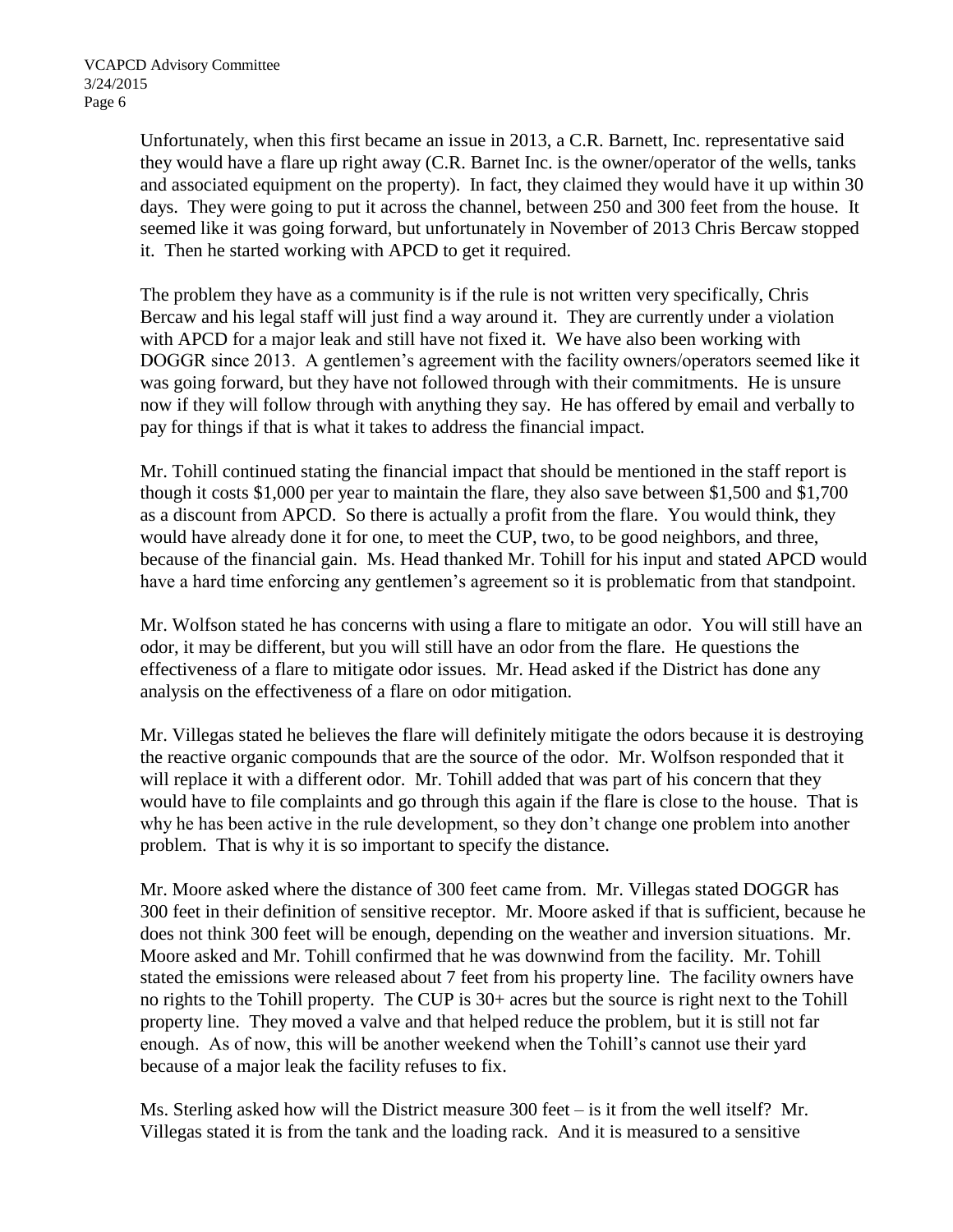receptor, but the use of the property can change. Someone could put a sandbox right at the property line where kids play all the time. District Engineering Manager Kerby Zozula stated we would treat it like state law, and measure to the property line, which is the outer boundary of the sensitive receptor. Ms. Sterling stated it is not clear in the rule. If you throw an arc and it hits the property line, the rule should apply. As a property owner you have a right to add on to your home or install a swimming pool, so it should be the property line otherwise you get into real difficulty enforcing where the 300 feet should be measured. Mr. Villegas stated we would measure from the property line, but we would have to consider the consequences of that clarification.

Mr. Moore asked how many properties were within 300 feet of the source. Mr. Tohill responded that there are three houses within 300 feet of the tank. Mr. Moore asked Mr. Tohill if these tanks were identified on the CC&R (covenants, conditions and restrictions document associated with the property), and did he know the tanks were there when he bought the property. Mr. Tohill responded that he did know they were there.

Committee Member Hugh McTernan asked if there are other methods of mitigation other than the flare, especially since we have previously discussed getting rid of flares. Mr. Villegas stated the rule states you can recover the gas, which is what the larger facilities do. Then, they sell it to SoCal Gas. Unfortunately with the small throughput and the location, that will not work here. They could burn it on site in combustion equipment such as an engine to power a well if it was away from electricity, or perhaps a compressor but they do not need that type of equipment at this facility. Other options are a flare or any other method that would meet 90% control. So you could make a case for carbon adsorption. However, since this is not a manned facility, there is no one there to know when the carbon reaches saturation and the ROC breaks through. Mr. Moore stated you really need more than 90% control in this case, because the community will likely not be satisfied if 10% of the emissions are allowed to escape.

Mr. Johnson asked if we know how much gas will be flared. Will there be a 16-foot flame? Mr. Villegas said no. This will be on the scale of the energy from a large pool heater. Mr. Tohill stated for perspective, they used to have 15 lanterns going just to combust the wellhead gases. Mr. Zozula stated it will likely be a solar powered flare with continuous spark, so it will have a constant sound like snapping fingers. When the gas burps from the tank, it will ignite. Mr. Moore stated it would need propane supplemental fuel. Mr. Zozula stated there are a lot that don't have backup fuel – it depends if there is sufficient gas from the source.

Mr. Moore asked about the cost of carbon canisters. Mr. Villegas stated we would consult with the oil company about that. Mr. Zozula stated we have concerns about a carbon system because it does not control the methane and propane emissions, the lower C gases. They might be contributing to the odor, so carbon might have zero effectiveness.

Mr. Tohill asked about benzene. Ms. Head stated it is a toxic chemical, but she is not certain about its odor. Mr. Villegas stated it is toxic and associated with crude oil. Mr. Tohill passed around some photos of his property and the location of the well and tank.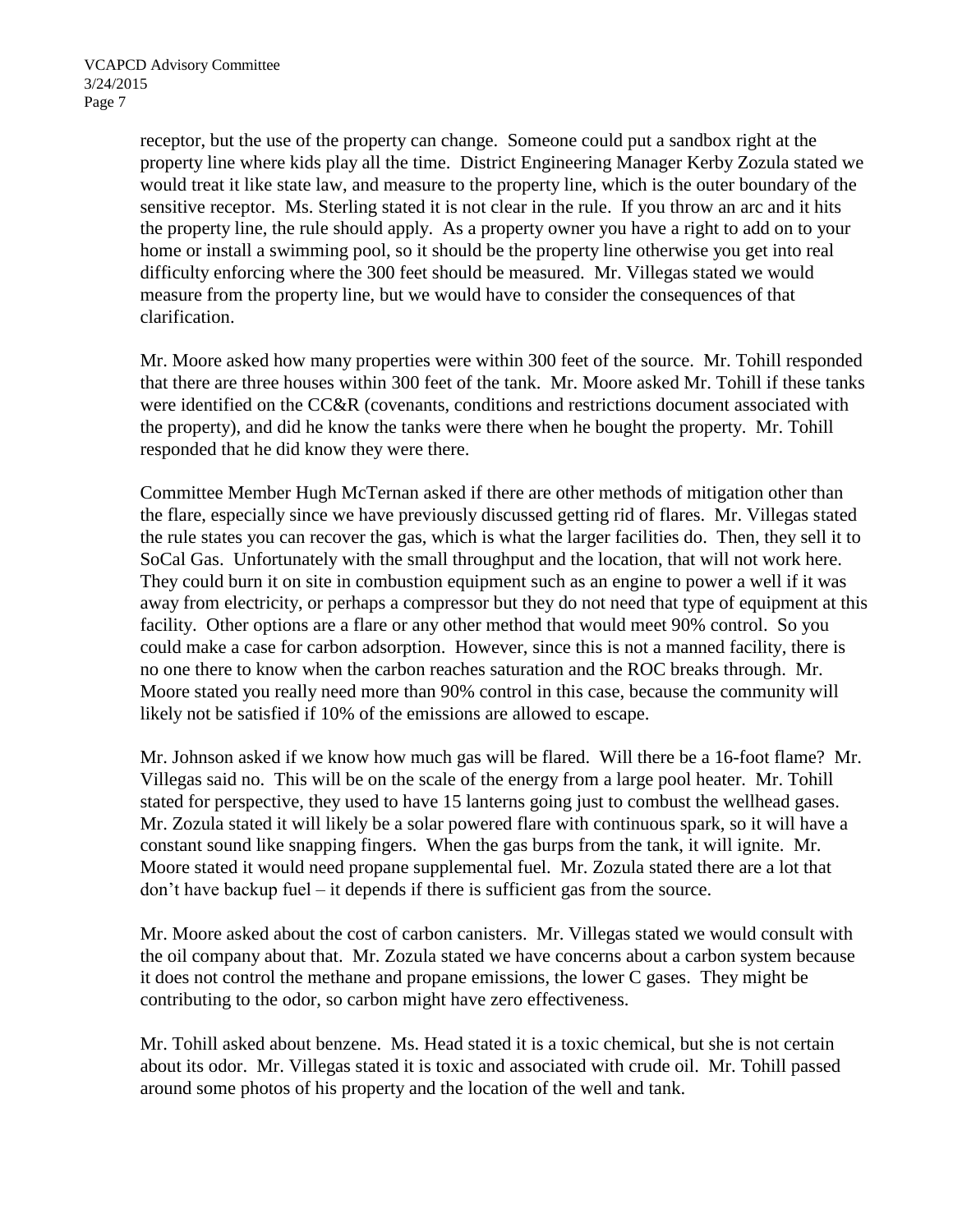Mr. Johnson asked if the location where they will move the gases, 300 feet away, is owned by the oil company, or is it part of the lease. Mr. Villegas stated it is owned by another party. There is a residence on the other side of the wash, but it is further away from the well. We would need to work out any property rights issues with the oil company. Mr. Zozula stated the intent is to place the flare on the location of another well. So that lease holder has the surface rights.

Mr. Moore asked about the responsibility of the facility for odors leaving the property and clarification about how the District can regulate location of equipment inside the property. Mr. Villegas stated if the tank or loading rack are located within 300 feet of the sensitive receptor, they do not qualify for any exemption from the vapor recovery requirement in the rule under this proposal.

Ms. Head stated odors are regulated differently. Mr. Moore compared the odor regulation from a landfill. Mr. Villegas stated for landfills, we permit the landfill gas recovery and control equipment. Mr. Moore asked about nuisance regulations. Mr. Villegas stated to have a nuisance in California you have to impact what is called a considerable number of persons. Under court rulings, a "considerable number of persons" means about six. So you would have to have an incident that affects six households.

If you have a landfill near a subdivision with a lot of homes you can meet that threshold. We have Toland Road landfill, with ranches around it, so it cannot legally meet the public nuisance threshold. Mr. Moore stated in that case you put criteria in property sales agreements that you are accepting this nuisance because you decided to move there. Ms. Head states this becomes a land use issue, not an air permit issue. Ms. Sterling stated one of the conditions for the landfill CUP modification was to put in aromatic trees. Mr. Villegas noted those are CUP issues, not under air district jurisdiction.

Mr. Lucas asked if there would be problems with running a pipeline across the wash since it is probably a county easement. Mr. Villegas stated he believes there is an existing pipeline that could be used for this purpose.

There was some discussion of the photos provided by Mr. Tohill.

Ms. Head requested additional public comments on the issue.

Mr. Todd M. Shuman, who stated he was on the advisory board of CFROG, requested the floor. He stated they have another person on their advisory board, Dr. Steven Colome, who is an expert in this area. He looked at the risk assessment in conjunction with the inspection reports in the area. The reason the District does not have a rationale for imposing a burden on the oil company is because they are not finding anything in their risk assessment. But they are not finding anything because there are problems with the methodology and the assumptions, such that even if there was something there they might not find it.

The deeper issue at play here is CFROG believes the risk assessment is inadequate. The discussion here tonight is premised on the lack of finding significant health risk. As a result we cannot justify imposing a burden on the facility. But we have problems with the risk assessment.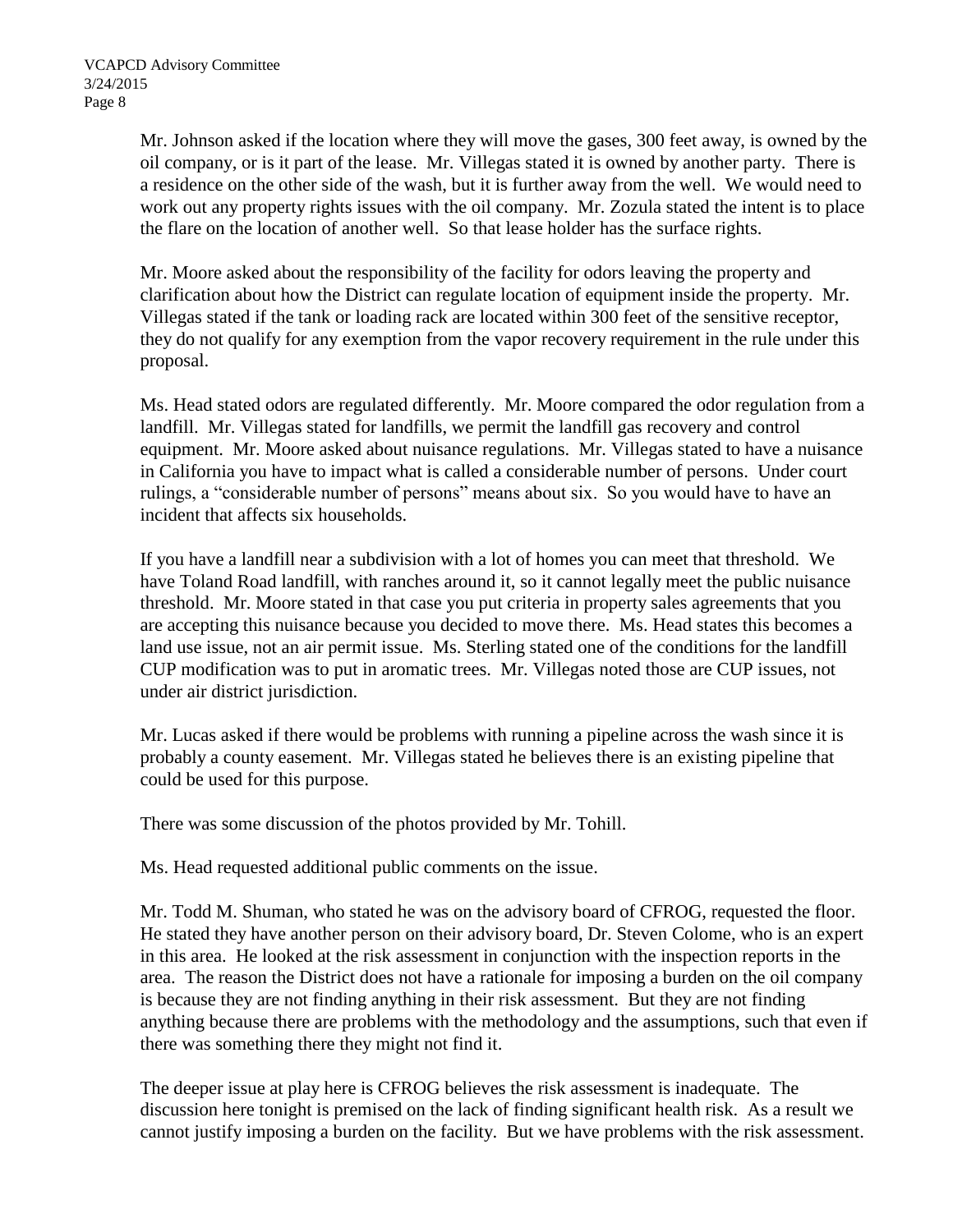The comments were submitted to Mike Villegas and Chris Frank yesterday by email so they have them, and are aware of our concerns. Mike has requested a meeting with Steve and John Brooks to discuss their concerns. We suggest the Advisory Committee pause before signing off on not imposing a burden on the oil company to locate the flare further away from this property. Mr. Shuman asked Mr. Tohill if the flare would be about 75 feet from where his children would play basketball. Mr. Tohill confirmed it would be about 75 feet away if they put the flare in the location described in the risk assessment. Mr. Shuman stated we don't want to locate the flare only 75 feet away, and 300 feet would be ideal. We really don't know what will be coming out of the flare.

Mr. Moore asked if Mr. Shuman would do the risk assessment. Mr. Shuman stated it is not CFROG's responsibility. Mr. Moore suggested CFROG could find experts in the field, find out what is wrong with the risk assessment, and fix it. Mr. Shuman stated he is asking the District to do a credible risk assessment. Ms. Head stated she understood the flare is a control to reduce the risk, and CFROG is saying the flare would have risk associated with it. But in fact, this rule would reduce the overall risk. Mr. Villegas concurred.

Mr. Moore stated it is a reduction and not elimination of risk. It is difficult for the District to modify a regulation to address the very specific situation that impacts Mr. Tohill. Mr. Tohill stated he did not think he would be asking for this if they had left the 15 lanterns on. That is how it was when he bought the property, and he would have been happy to raise his family under those conditions. But he was not the one that turned the lanterns off, and the lanterns were installed as a result of an APCD citation.

Mr. Villegas stated he was not certain who the operator was when the lanterns were installed. The lanterns were similar to Coleman lanterns like campers use with the mantles. They tapped into the gas line so they were burning off the produced gas that was coming from the wells, and they were reducing the gas vented from the tank. Apparently the lanterns fell into disrepair and did not continue to operate. With the lanterns, the odor source was dispersed. If one of the mantles burned out, the system was venting the gas. It was not a great system from an emissions standpoint.

Ms. Sterling stated she was still unclear about the City's involvement and the CUP requirements. She asked if Mr. Tohill had talked to the City about the CUP requirements. Mr. Tohill stated he has talked to the City, and they have an open investigation into the facility not following the CUP requirements. Mr. Villegas stated the District is working with the City, but we do not have any specific information about their investigation. City staff attended the last inspection when the District issued the citation for the leak on a facility the operator said was closed.

Ms. Sterling stated she would like to know the City's position so the District does not impose something that is in conflict with the City's land use regulations. Mr. Johnson stated it seems the position of the flare is more of a land use decision under the City's jurisdiction, as opposed to APCD which is only concerned with emissions. Mr. Villegas agreed, and said he was unable to come up with a rationale for the District to specify the location of the flare. Mr. Johnson agreed.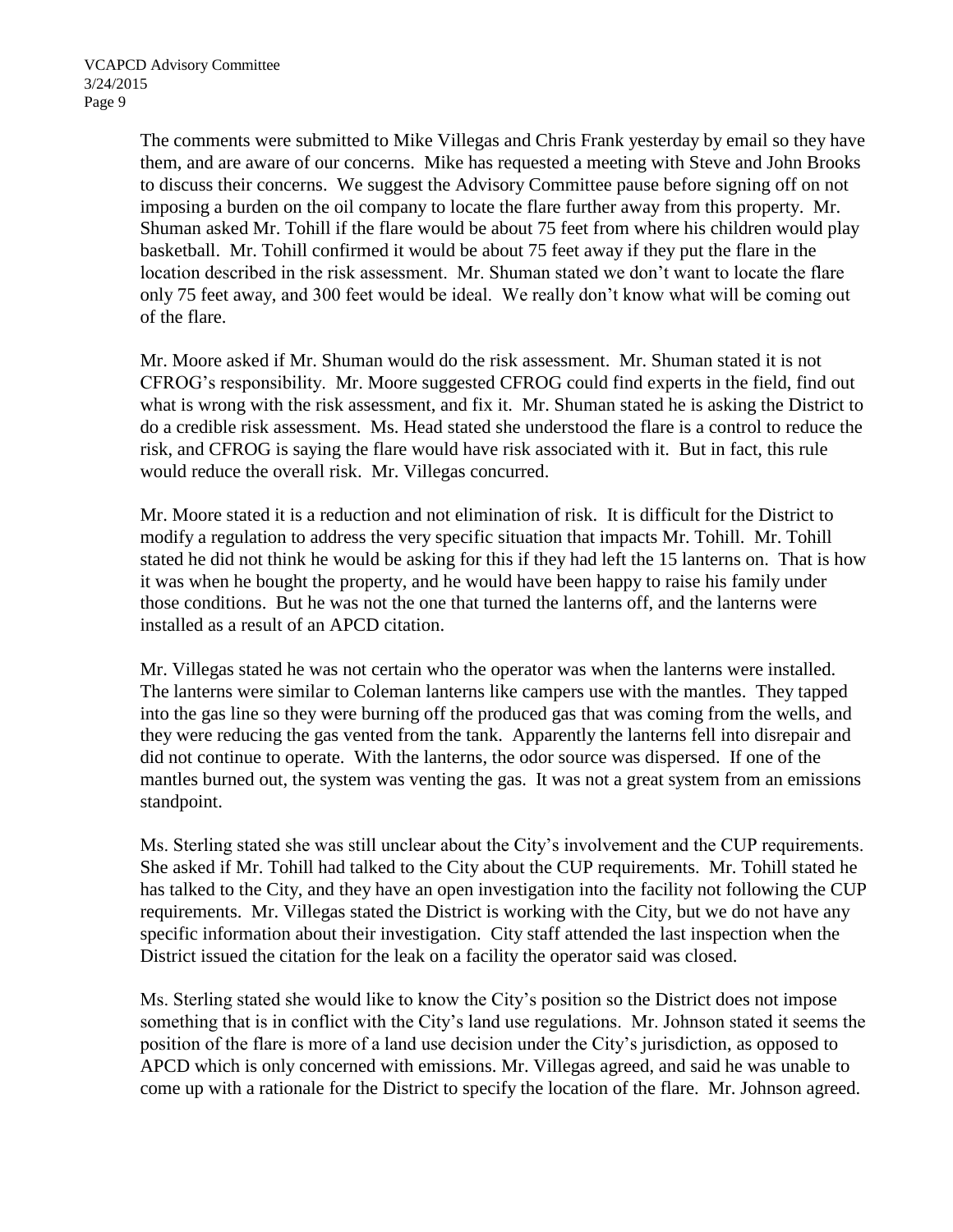There was a suggestion that this issue be tabled until there was more information. Mr. Head asked if there was any timing issues with the rule other than the homeowners are anxious to have the controls in place. Mr. Villegas stated he thinks the homeowners would like to see this resolved, but they would like to see it resolved with the flare further from the houses. Mr. Villegas stated he does not think oil fields should be this close to homes, and if they are, they certainly should not be exempt from vapor recovery. So the rule action we are proposing is a rational one.

Mr. Lucas stated the oilfield was there before the houses. Mr. Moore stated these abandoned oilfields often seem like excellent locations for homes. They are already prepared with water and power, and that is where people like to build. People buy property and build there because they like those aspects, but then it becomes a remediation issue.

Ms. Sterling stated in order to build a property for residential use you have to follow the general plan, which has land use designations. When they adopt a general plan, they have an environmental document that looks at these particular impacts. The general plan in the City of Simi Valley was adopted within 5 years. We need background information about these sensitive receptor sites, and if they were built in accordance with the general plan and if there was mitigation performed. It sounds like things have changed, and we need to know the city's position. Ms. Sterling suggested the District write to the City of Simi Valley an official request for cooperation in this issue. Mr. Villegas stated he is working with Samantha Argabrite, Assistant to the City Manager, and they have been in close contact on the phone. We do not have anything in writing from them because they are trying to determine what this means. However we can make a formal request.

Mr. Johnson stated he does not believe what the City of Simi Valley does will have an effect on the proposed rule revisions. The rule is strictly concerning air emissions and only affects two facilities. They could install a vapor recovery system to comply with the proposed rule, and then worry about applicable city requirements for mitigation. Mr. Moore stated the District might pass this rule, and then it won't fit with the city's mitigation. Additional coordination with the City would be better. Mr. Villegas responded that if we pass a rule requiring vapor recovery, that we would work with the city. But if we include requirements on the flare location we could run into problems. Mr. Johnson agreed saying they are two different issues, and the District does not have the authority to say where to put the flare. The city can mandate a distance from the receptors.

Mr. Tohill stated the facility is in both city and county jurisdiction, so if the District requests formal cooperation they should do so with both the city and the county. Two of the wells and the tank are in city limits, but the other well and the proposed flare location are in county jurisdiction. Mr. Tohill's property is within the city limits. The city-county line is the wash.

Mr. McTernan asked if this rule was already adopted by South Coast. Mr. Villegas stated they are working on something similar. Rule 1148.2 regulates well stimulation because of the public outcry over hydraulic fracturing. It is basically a disclosure rule. Our board did not elect to write a disclosure rule. They debated that at length, and decided they would wait for the DOGGR program which is in effect now. South Coast is now working on rule 1148.1 and looking at this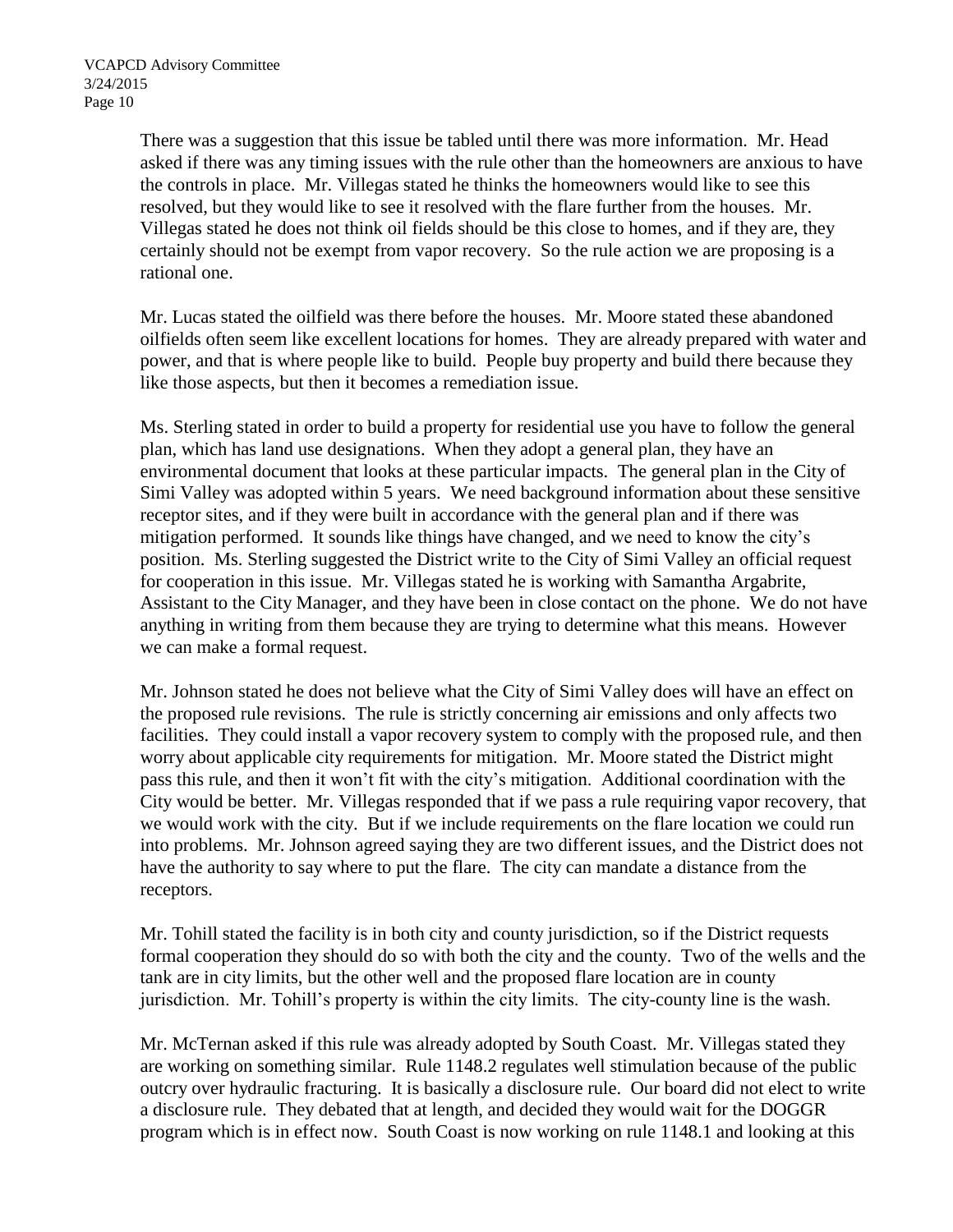issue on a broader scale. At Beverly Hills high school, there is a well on the property. In Huntington Beach, some properties near the beach are house, well, house. These are not small wells like the ones we are discussing. They have pipelines running through neighborhoods, and they have issues to deal with.

Mr. Villegas stated he would like to resolve Mr. Tohill's and Mr. Brody's issues prior to trying to address this issue on a broad scale because that could take quite some time. We are lucky because we only have two cases where we have oil and residences in close proximity. Mr. McTernan asked if South Coast has the same cost-effectiveness exemption. Mr. Villegas responded they do, but he believes it is higher than nine dollars per pound.

Mr. Tohill submitted a written copy of his prepared statement for this meeting. Ms. Head summarized the statement saying Mr. Tohill is asking the Committee to approve the rule revisions with the additional requirement to locate the flare farther from the residences. However it is the District's position that they cannot make the additional amendment because there is no basis in state or local laws. Mr. Tohill responded saying after the discussion tonight, the District and residents need to go back to the city and county. There are more issues that need to be resolved before the Advisory Committee can give a recommendation.

Mr. Villegas agreed with that assessment. He said there are two paths tonight. The Committee can recommend approval of the rule and take it to the board after staff works out issues with the CUP and city and county jurisdictions. Or staff can bring the rule back to the Committee for a short update before you vote on a recommendation.

Mr. Moore asked for additional details about the gas lantern scheme. Mr. Villegas stated the flare is a similar concept just in one location instead of fifteen. It also has an igniter and is solar powered so it will spark and when gas shows up it will ignite. With a lantern, if the mantle fails you have a vent instead of a control device. Mr. Moore stated there are other types of mantles, metallic or ceramic, that are more robust. He would like the District to explore all of the options, coordinate with the city, and come back with a report. The facility says they can put the lanterns back in and manage them, perhaps with an upgraded version.

Mr. Meehan asked if they could pipe the gas to Mr. Tohill's swimming pool heater. Mr. Tohill stated he was working with people to help with research on that, but he is not sure if benzene would be burned in that process. That is the concern about using that as an option because the last test showed high levels of benzene. Before this all happened, our sandbox was right next to the facility property line.

Ms. Head stated she has confidence staff has looked at the control options, and the flare was likely the best one rather than a lot of little lights. She asked if staff needed a motion and vote for direction.

Mr. Villegas stated staff would work with the city and county on the CUP issues and coordinate with them. We will work with the city and oil company and come to a conclusion about where to put the flare. The best solution would be if there was some agreement that the CUP sited the flare further from the homes. Then they would be doing the land use work in their purview, we would handle the air emissions and we can move forward. What we are hearing from the